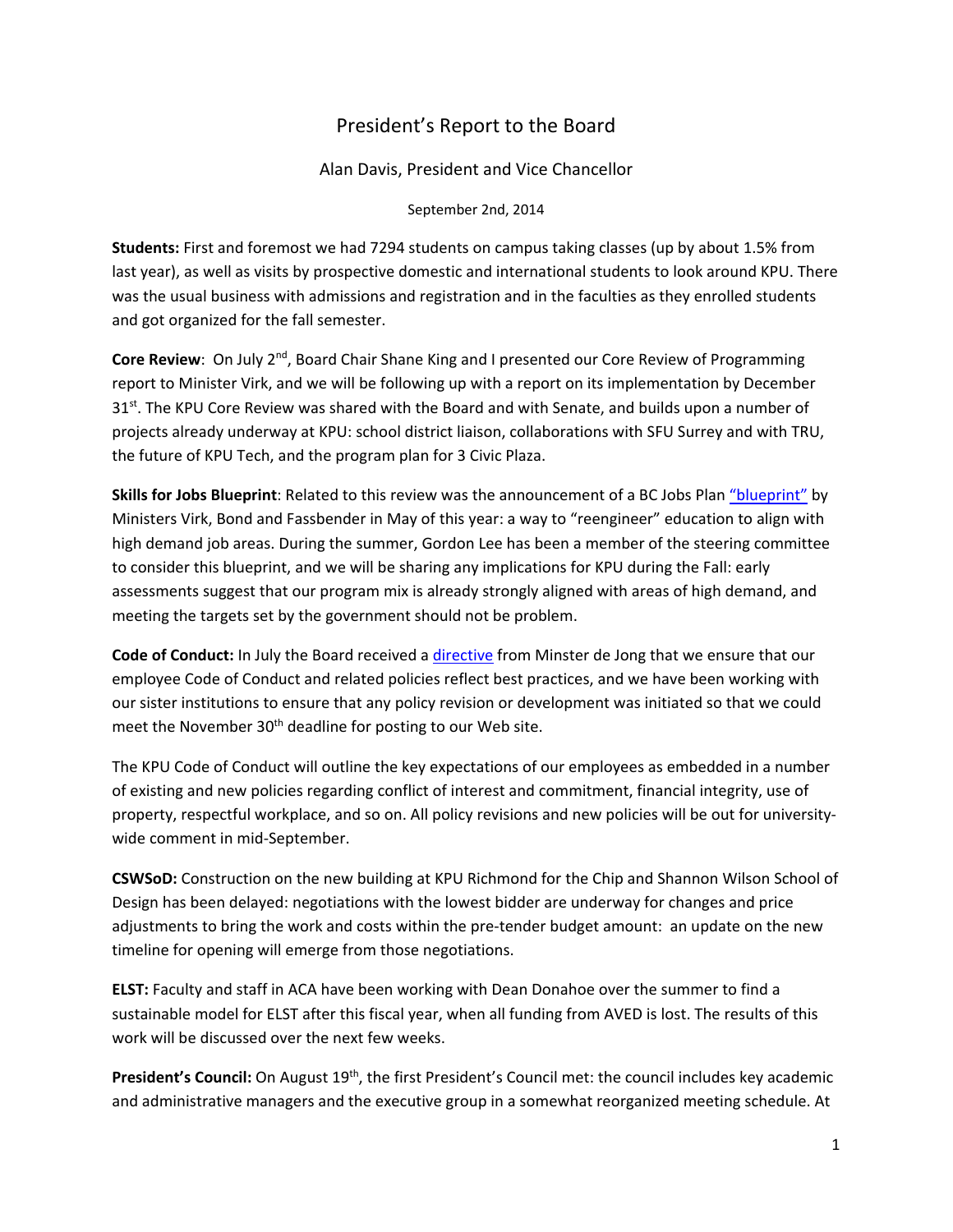the first meeting, each executive member shared his or her goals for 2014/15, all of which derive of course from Vision 2018, the Academic Plan, the Core Review actions, and the Resource Planning Task Force recommendations which were finalized in late June.

Governance Retreat: the first ever KPU Governance Retreat was held on August 22<sup>nd</sup>, and about 60 people attended to hear Dr. Ross Paul, former President at the University of Windsor and Laurentian, followed by a panel of myself with Senate leaders, and to attend some workshops on aspects of governance. We were happy to have several board members join the retreat, including our new members: Hanne Madsen and Bruce Wendel.

**President's P.D.:** For myself, I attended the Association of Authentic, Experiential and Evidence‐Based Learning meeting in late July, and a report is attached. The focus was on the use of e‐portfolios to support and enhance learning, and aligned well with some of KPU's goals in teaching and learning. Related to this, the Open Studies group also met to look at ways we can advance the discussion around adding flexibility to our offerings as described in the Academic Plan.

On August  $21^{st}$ , I attended a workshop for audit chairs for the Ontario College quality assurance (QA) and accreditation process, elements of which will be useful to KPU as we build our own QA framework.

**PDEC:** The President's Diversity and Equity Committee met throughout the summer, with its new policy now fully approved, and the KSA and KPU had a great float at the Vancouver Pride Parade, and a booth at the Surrey Pride event.

**New@KPU**: the first edition of this new internal communication was issued in August, and it will be another regular way to keep the KPU community informed.

### **Looking ahead to the Fall:**

We may well have a record number of students on campuses, with growth in the numbers of domestic and international students over 2013/14.

Senate will reconvene on September 29th, with Jennifer Au as Vice Chair. It will be a busy schedule as Senate deals with issues that have arisen this summer and as aspects of the KPU Academic Plan are implemented.

On October 1<sup>st</sup>, we say good bye to Chancellor Arvinder Bubber and welcome our new Chancellor, George Melville, whose first task will be to award an honorary degree to Arvinder. This will be the day before our Fall Convocations on October  $2^{nd}$  and  $3^{rd}$  where the new Chancellor will officiate, and where we will award honorary degrees to former Surrey Schools Superintendent Mike McKay, outgoing Mayor of Surrey Dianne Watts, and Jane Adams, President and CEO of the Surrey Memorial Hospital Foundation.

In September we will be welcoming five colleagues from institutions in China who are exploring the idea of a "polytechnic university." Terry Han, Interim Dean, Faculty of Trades and Technology, is heading up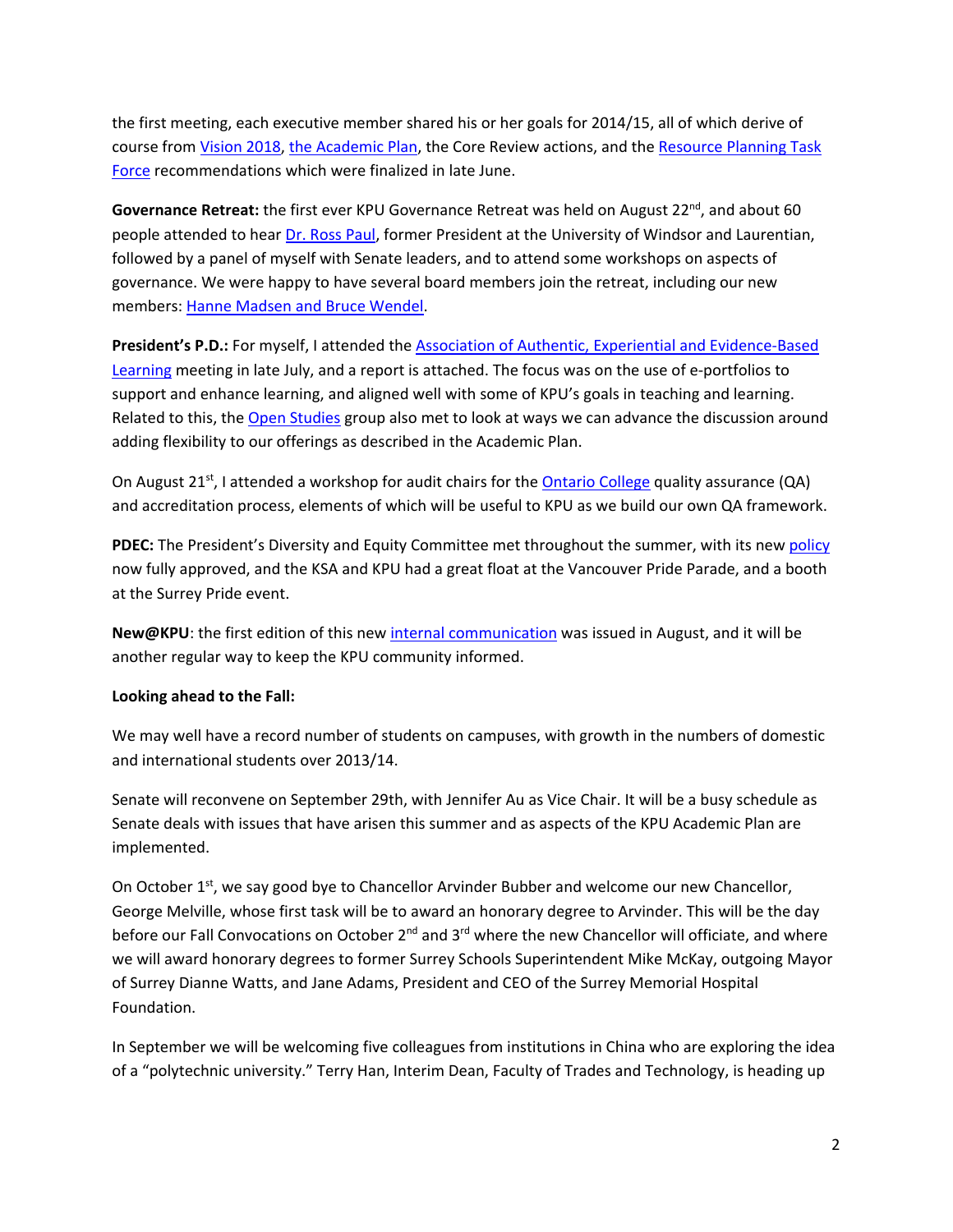this leadership training program, aided by Keri van Gerven. Don't be surprised if you see them touring around, sitting in on meetings, etc.

**United Way Employee Campaign**: we are getting organized for a great Fall campaign, with Alexandra Karapanos and Jim Murray being the co-chairs and support from the Office of the President. Be prepared for a number of fun and engaging activities on each campus to raise awareness and enough money to keep KPU as a top contributor to the United Way within its sector.

**Comings and goings:** as of September 1st, and hoping nothing else happens in the meantime, we will have a full set of Deans in place for the first time in my career at KPU, when Brian Haugen joins us as Dean of Trades and Technology.

Having said that, further change is afoot as we say good bye to Jeff Norris as Chief Advancement Officer, who is heading off to the Royal Columbian Hospital Foundation as President and CEO. Jeff did so much to make fundraising at KPU so effective, and he helped a lot of people get the funds they needed to study or undertake research, host events, etc. Recruitment is underway for his successor and Marlyn Graziano, Director of External and Government Affairs, will assume his responsibilities in the interim.

Vice‐Provost, Teaching and Learning Diane Salter says goodbye in late September, and we appreciate all she has done to establish INSTL, and Learning Matters newsletter, the second edition of which came out in June, and a third edition is due shortly. University Librarian Todd Mundle will be looking after her portfolio as we undertake a search.

Kathleen Haggith, KPU's Associate Dean of Academic and Career Advancement, is off to become Dean, Faculty of Health and Human Science at North Island College, and we wish her all the best. We are pleased to welcome Aimee Begalka as pro tem Associate Dean.

Patrica Seto said goodbye to the Office for Future Students in order to take a position at Regent College and we thank her for her work in recruitment at KPU.

In my office, we said *au revoir* to Brodie Lewis, who was our first Graduate Intern, and who did outstanding work in support of many activities. He is off to South Korea to teach English for a year. Mike Hills is the new intern, and we welcome him to the team.

I am sure there will be lots of new faces in the faculties and departments across KPU. I hope I can meet you all in the next few weeks. Please do not hesitate to introduce me to your colleagues when opportunities arise.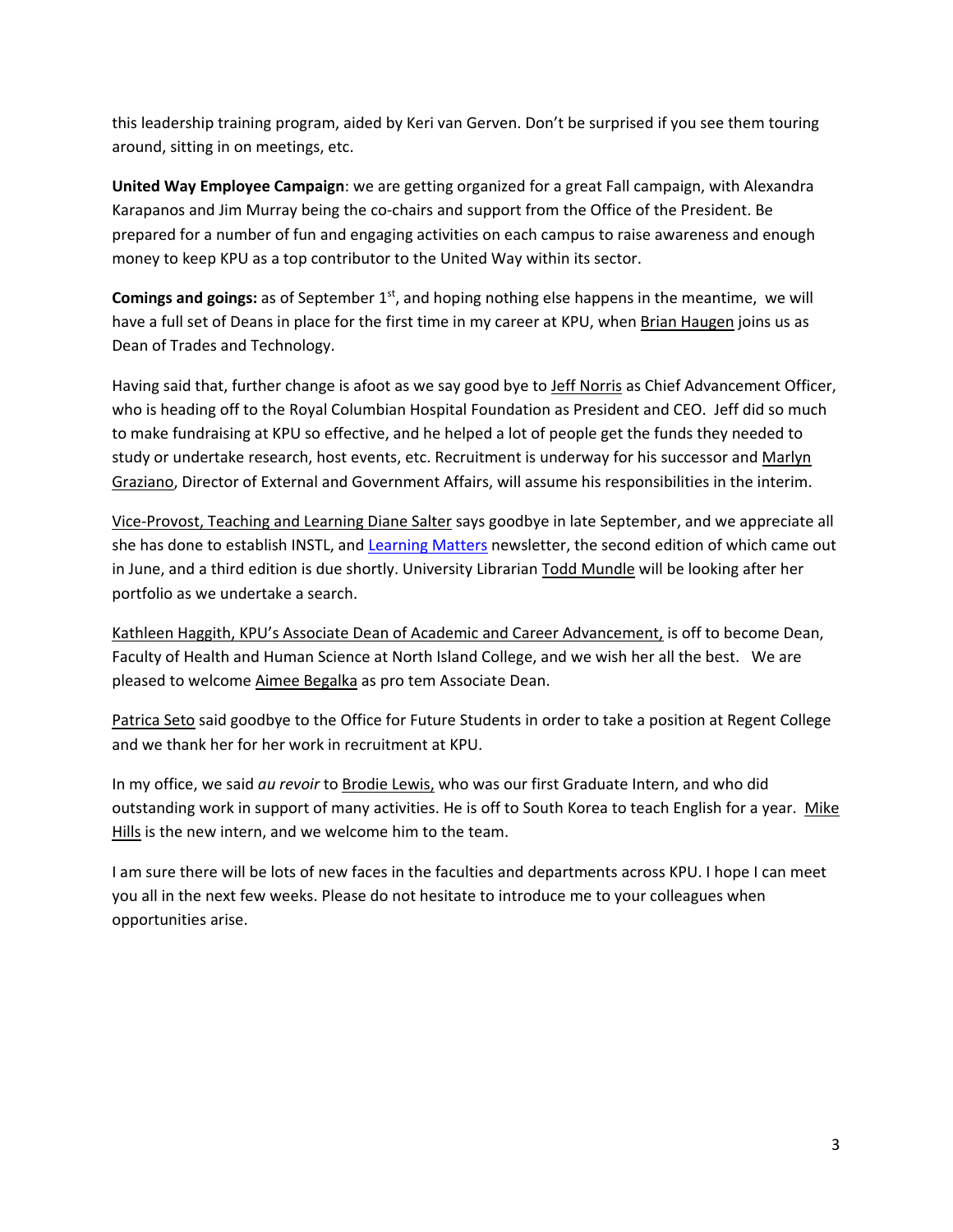# Association of Authentic, Experiential and Evidence Based Learning (AAEEBL)

# Conference Report: Alan Davis

### August 10<sup>th</sup>, 2014

I was fortunate to be able to attend this conference, held from July 28 to  $31^{st}$ . I had heard about it when I presented a keynote to the Canadian Association for Prior Learning Assessment in November, 2013, and it was highly recommended for those who are involved with or interested in new ways to document and assess learning.

While the origins of this area are in adult education, interest is spreading to all areas of both K‐12 and higher learning, especially as digital systems enhance and facilitate the processes involved.

It is not a big conference: 200 or so attendees, but it is always held alongside the much larger Campus Technology meeting, and so the overall event is much larger with many exhibitors and some interesting opportunities to attend other sessions.

The theme of the AAEEBL meeting was "Engaged Learning and ePortfolios: Advancing Learning Centered Cultures in a Multimodal Age", and so anyone who has read Vision 2018 and the KPU Academic Plan would see the connection to some of our key goals. While the attendees came from all sectors of higher education: community colleges, technical and 4 year schools and the big research-intensive and Ivy League universities, the majority came from smaller, teaching‐focused institutions not too unlike KPU.

ePortfolios have been around for some time, and at KPU they have been used in Nursing and in the HR Management program. Interest in them has grown in recent years across our sector as the debate about "what do our graduates really know and what can they really do" continues, with some commentators questioning, even for the elite ivy league institutions, that there is not much added value for many graduates. Likewise, we know that our system of sequential courses and grades largely favors a certain way of knowing and does not capture other ways, and so there is a social and access dimension to this discussion.

Among all the innovations in teaching and learning, ePortfolios have been termed "the ultimate high impact practice" even though they challenge much of what we take for granted in the traditional classroom, as Trent Batson and Judy Williamson describe in the welcome greeting:

- it is the learner's portfolio and his or her evidence: they can have more control over what they learn and how they learn it
- ePortfolios are dynamic and the learner is the curator who can make links across disciplines, so the notion that knowledge is static and can be neatly packaged into tidy 3 credit courses is exposed
- ePortfolio evidence is generative and collected from all types of activities, not just the formal classroom, and must be measured in ways beyond seat time and discrete grades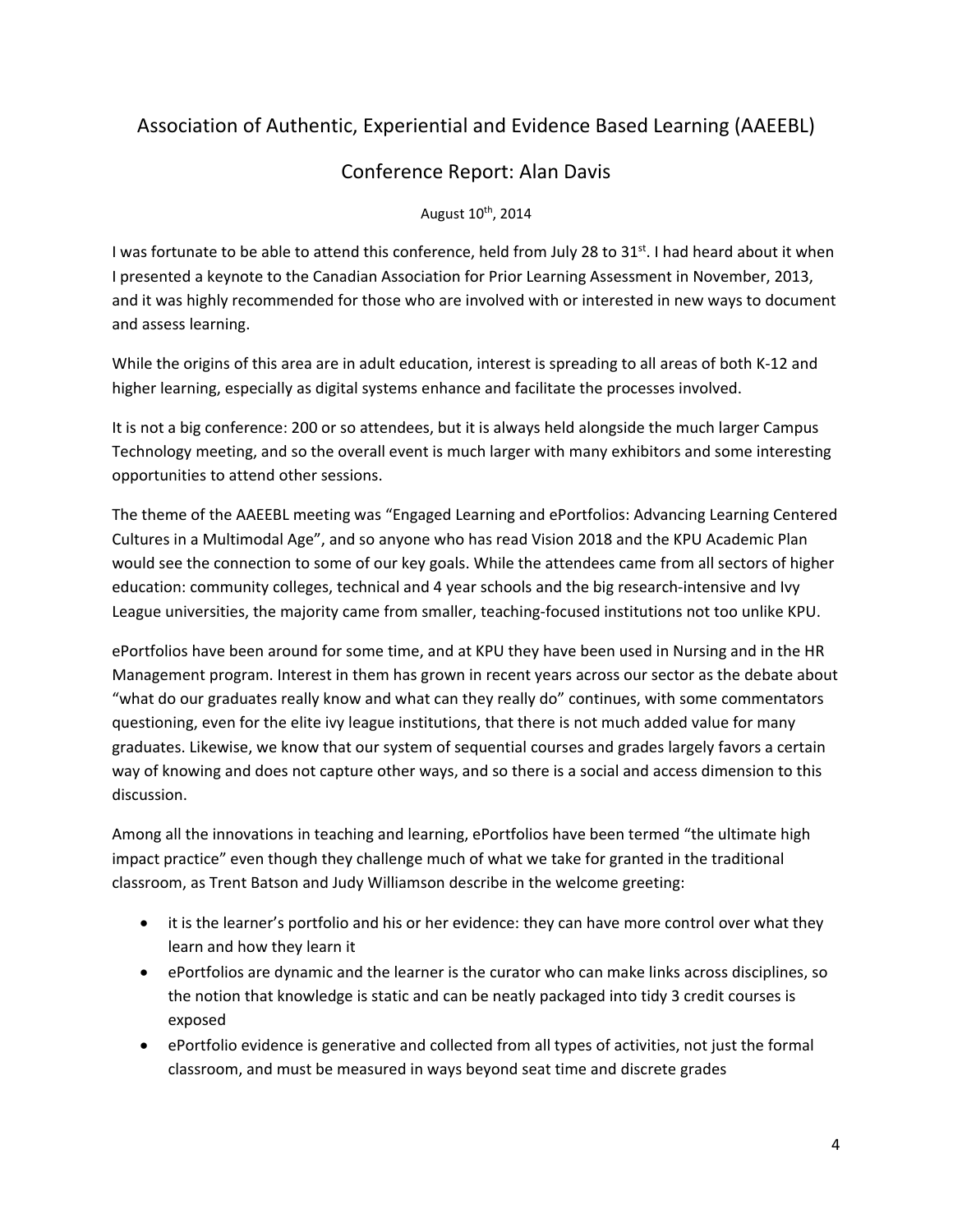ePortfolio evidence is direct and evolves, and can be used throughout one's career, and so the perception that you need primarily a formal learning record to succeed in the new job market will have to change.

Like most conferences these days, we will be blessed with having many of the presentation materials available online (late August). One interesting activity was the Ignite session where a series of presenters each had 8 minutes to make their pitch, followed by round table opportunities for attendees to find the presenters with whom they would like to follow up. In that way, a lot of good ideas can be shared and time is not wasted listening to full presentations looking for the ideas that really are important to you.

Some of the highlights of the sessions I attended are as follows.

#### Keynote

‐ Catalyst for Learning: the Difference ePortfolio Makes: Eynon, LaGuardia CC & Gambino, Guttman CC

Both these institutions have been working with ePortfolios for some time, and now can share data on their impact based on a network of colleges in the Connect to Learning project (C2L). When implemented well, the ePortfolios improve student success, deepen learning, and "catalyze transformative institutional change". A lot of evidence was presented to support these conclusions and the institutional transformation aspects were especially interesting: professional development, outcomes assessment, and scaling‐up strategies (a big issue: pilots are easy, wider adoption is not).

### Ignite Session

‐ Why ePortfolios?: Buyarski, Indiana University (IU)

How does one clearly and concisely articulate the potential of ePortfolios to enhance student learning, and how they did this at IU.

#### Concurrent Sessions

Personal Learning Networks: Making the Leap from Teaching to learning in a Digital Age: Conn, Southern Polytechnic State University (SPSU), Handy, BlueHost

SPSU has adopted a "flipped classroom" approach so that learning is constructed through design and development of learning objects, and personal learning networks can be created from these objects.

‐ Accelerating the Credential impact of Experiential Learning: Geith and Heinrich, Michigan State University